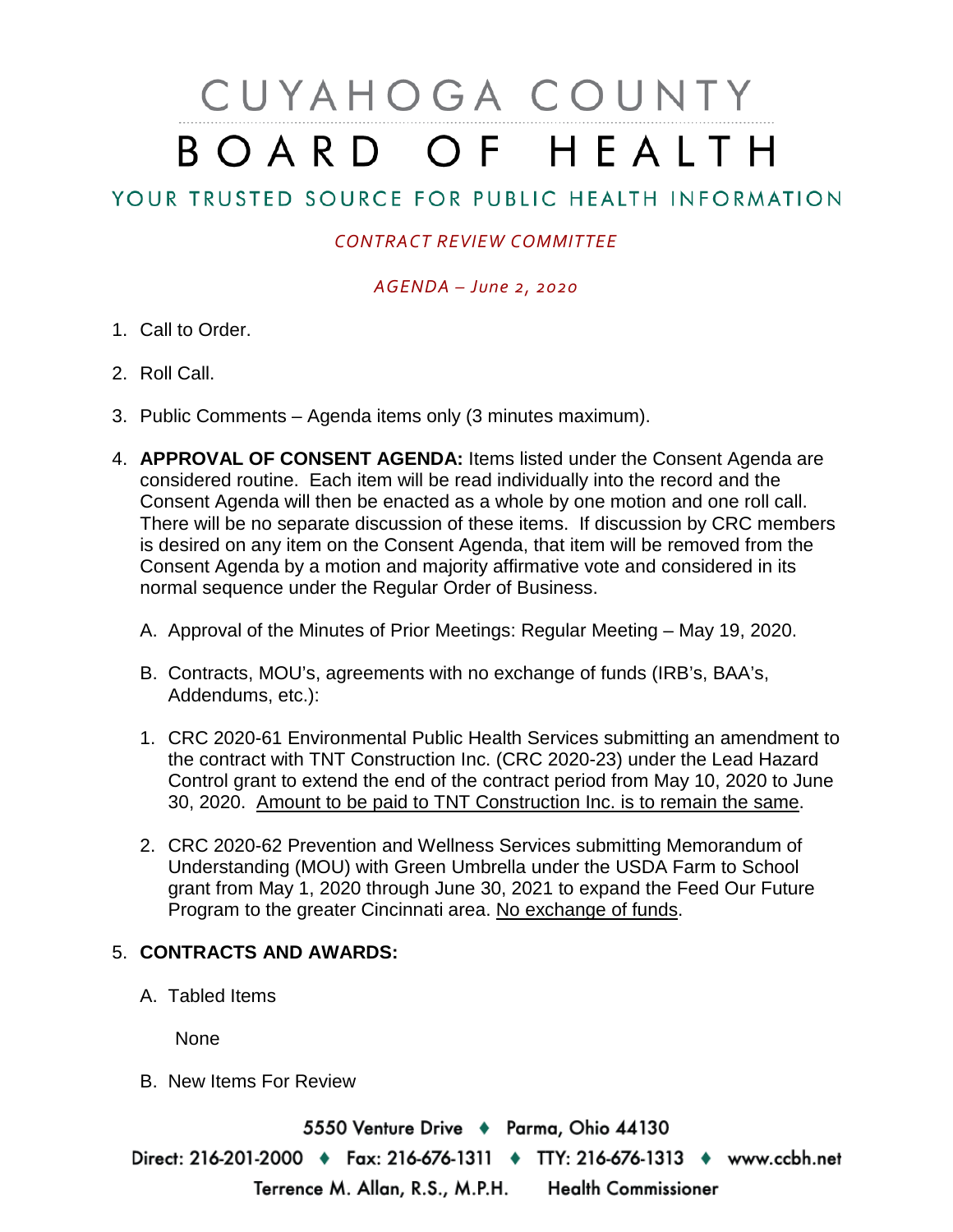1. Bid/Quote Openings ≥ \$25,000.00

None

2. Bid/Quote Openings < \$25,000.00

None

- 3. Expenditures: Contracts < \$25,000.00
	- a. CRC 2020-63 Epidemiology, Surveillance and Informatics Services submitting a contract with Avantia Inc. from June 1, 2020 through May 31, 2021. Amount to be paid to Avantia Inc. is not to exceed \$24,500.00.

Purpose: To provide informatics support to CCBH as needed.

Funding Source: 100% funded through CCBH General Revenue.

b. CRC 2020-64 Prevention and Wellness Services submitting a contract with Pisanick Partners, LLC from June 1, 2020 through December 31, 2020. Amount to be paid to Pisanick Partners, LLC is not to exceed \$5,000.00.

Purpose: To provide concept and development for local lunch grab and go meal concepts.

Funding Source: 100% funded through CCBH General Revenue.

c. CRC 2020-65 Prevention and Wellness Services submitting the following contracts under the Ryan White Part A Program grant from March 1, 2020 through February 28, 2021:

|                                           | nc  |
|-------------------------------------------|-----|
| Family Planning Services of Lorain County | \$2 |
| Far West Side                             |     |

 Amount to be paid ot to exceed: P. **P.** 18.00  $2,880.00$ 

Purpose: To provide services to low-income, uninsured and underinsured HIV positive persons.

Funding Source: 100% reimbursable through the FY2020 HRSA Ryan White grant.

5550 Venture Drive + Parma, Ohio 44130 Direct: 216-201-2000 ♦ Fax: 216-676-1311 ♦ TTY: 216-676-1313 ♦ www.ccbh.net Terrence M. Allan, R.S., M.P.H. **Health Commissioner**